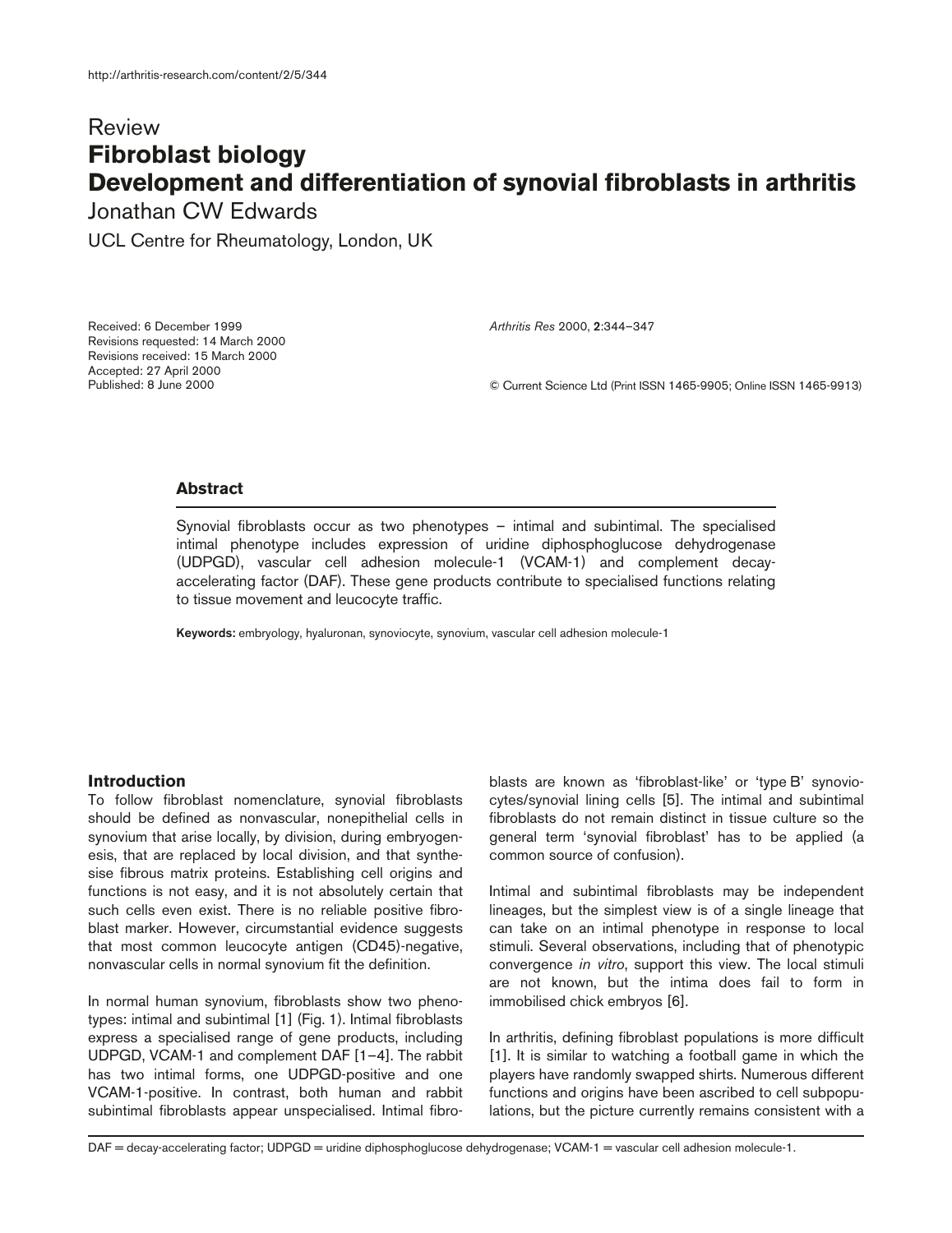#### **Figure 1**



Schematic representation of a normal synovium. The intima contains specialised fibroblasts expressing VCAM-1, DAF and UDPGD (dark blue), and specialised macrophages expressing FcγRIIIa (dark red). The deeper subintima contains relatively unspecialised counterparts (pale colours).

single fibroblast population responding to a mixture of normal intimal environmental signals and the signals of an inflammatory response.

### **Development**

In the foetus, the skeleton starts as a branching rod of cells or blastema [7], within which foci of chondrocytes develop to determine the sites and shapes of bones. A continuous envelope of cells that express the hyaluronan receptor, CD44, at high level, surrounds these cartilaginous foci [8]. Where this perichondrial envelope lies between cartilage foci, it is known as the interzone.

An interzone at the site of a synovial joint detaches itself from the cartilage to become synovium. In sharks, that is the end of the story but, in higher vertebrates, perichondrial cells create another internal surface. Together with blood vessels, they invade the cartilage shaft to create bone marrow spaces, populated by two fibroblast-like cells: UDPGD-positive osteoblastic cells, and VCAM-1-positive cells that support leucocyte maturation ('nurse cells') [9,10].

There are further complexities but, in simple terms, synovial fibroblasts appear to derive from a CD44+ perichondrial stock that also gives rise to bone marrow stromal cells [11]. There is also the interesting implication that the bone marrow evolved in bony fish by putting the functional properties of synovial fibroblast precursors to new advantage.

# **Differentiation**

Intimal fibroblast specialisation can be divided into matrix turnover and interaction with leucocytes. Perhaps the defining feature of intimal fibroblasts is their high level of

production of hyaluronan [12], reflected in the high activity of the enzyme UDPGD [2]. Also, molecules associated with basal laminae, including fibronectin, type IV collagen, laminin and chondroitin-6-sulphate-bearing proteoglycans, and two types of microfibril, based on fibrillin-1 and type VI collagen [13–15], surround intimal fibroblasts. Other specialised products may include lubricin [16], phospholipids [17] and unusual carbohydrate entities [18]. Normal intimal fibroblasts have not been shown to produce matrixdegrading enzymes *in situ*. However, responses to cytokines in culture and *in situ* hybridisation studies in diseased tissue suggest that synovial fibroblasts secrete metalloproteinases more readily than most other fibroblasts, and that this may manifest itself chiefly in the intima [19,20].

Synovial fibroblasts may interact with leucocytes and inflammatory pathways in several ways. Intimal fibroblasts express higher levels of VCAM-1 and DAF than any cells except bone marrow stromal cells and lymphoid follicular dendritic cells [3,4,21]. Synovial fibroblasts can also be induced to express complement receptor 2, normally only present on follicular dendritic cells and B lymphocytes [21].

VCAM-1 binds to α4β1 integrin, carried on mononuclear but not polymorphonuclear leucocytes. This probably explains why, in synovitis, granulocytes pass into the synovial fluid but mononuclear cells tend to be retained in the tissue. The result is different for different mononuclear cell subgroups. Macrophages are arrested at the intima; however, they then lose  $\alpha$ 4 $\beta$ 1 integrin, which probably explains why most intimal fibroblasts and macrophages are not in contact, but separated by matrix channels that may facilitate fluid flux. Thus, VCAM-1 does not appear to be involved in continuing intercellular cohesion. It does not mediate adhesion to matrix or other stromal cells, so it is unlikely to be relevant to pathological adhesive processes.

T lymphocytes are rarely seen in the intima, even in disease. Taken with what is known about lymphoid tissue architecture, this suggests that, although T cells make functional interactions with VCAM-1-positive resident cells, most then move away. In inflamed synovium, B lymphocytes may be found in the intima but they are almost invariably undergoing lysis [21]. Viable B lymphocytes are only found in subintimal clusters associated with VCAM-1 positive cells. This suggests that the intima is hostile to B-lymphocyte survival, possibly because of the antiadhesive effect of hyaluronan.

The synovial intima shares DAF expression with coelomic linings such as the pericardium and pleura [4]. DAF expression at these sites is associated with local macrophage expression of the immunoglobulin receptor FcγRIIIa [22], and both molecules are adsorbed onto pericellular fibrillin-1-based microfibrils. It seems probable that DAF and FcγRIIIa together modulate the tissue response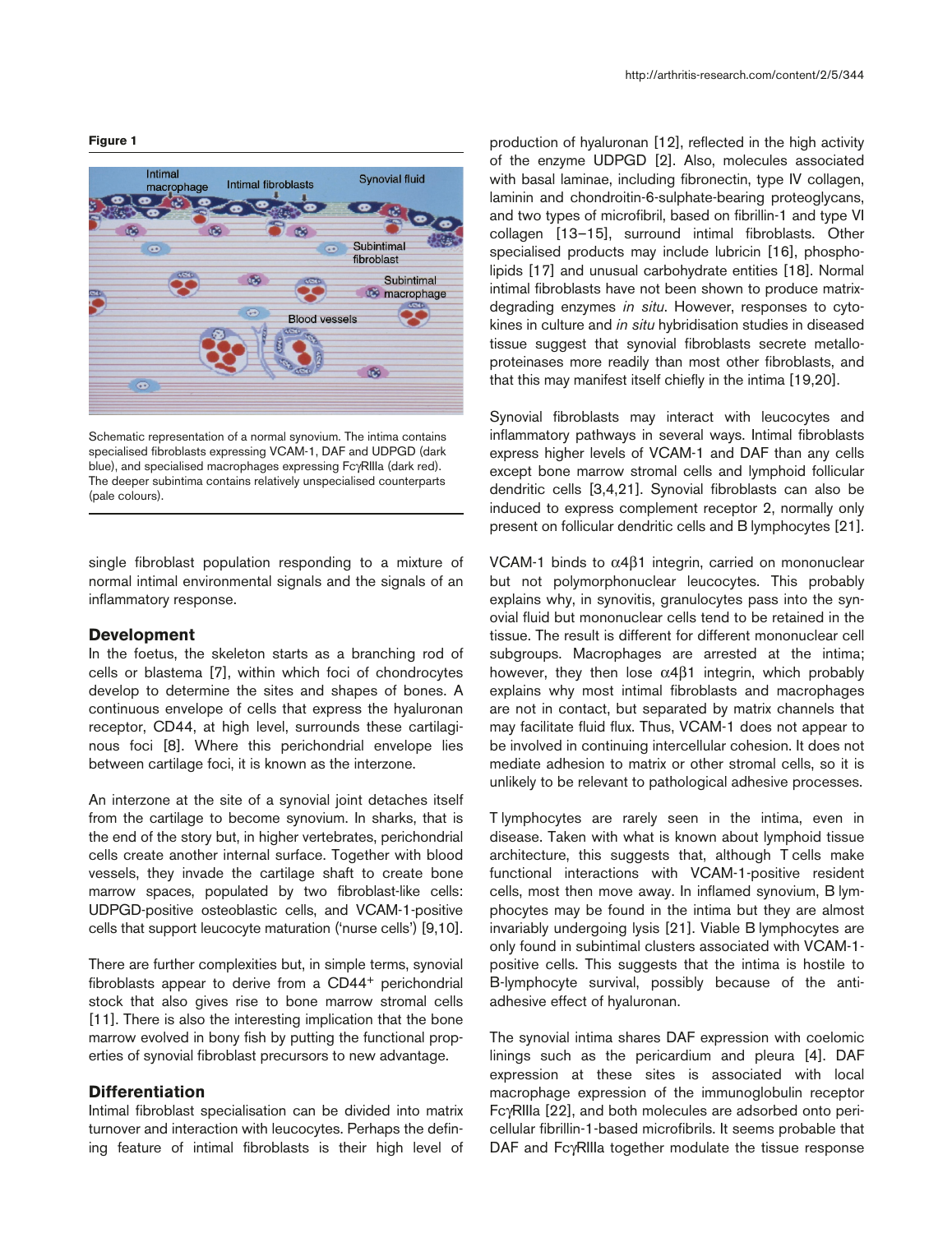to immune complexes, possibly providing an 'early warning' response for internal cavities that might be colonised by micro-organisms.

DAF is also a coligand for the macrophage surface protein CD97 [23]. All macrophages in the synovium express CD97 equally, but only the intimal macrophages in contact with DAF-coated microfibrils express FcγRIIIa, raising the possibility that DAF and CD97 are involved in induction of FcγRIIIa expression.

DAF protects leucocytes from physiological killing mechanisms and may be important for survival at various stages of development [24,25]. Specifically, stromal cells express DAF at all sites where cells of the B-lymphocyte lineage reside. Note that, both in ontogeny and phylogeny, leucocyte precursors initially arise in the splanchnopleural coelomic lining [26]. This raises the possibility that aspects of gene regulation 'borrowed' from synovial precursors in the evolution of bone marrow stroma had, in turn, been 'borrowed' from the coelomic lining in the evolution of synovium. While this begins to make sense of the relationships between these tissues, 'borrowing', in Darwinian terms, simply means the chance generation of an advantageous overlap in lineage-specific transcriptional regulation. It is more likely to occur in closely related lineages, but not out of necessity.

In arthritic synovium, the intimal phenotype changes relatively little. UDPGD activity is reduced in rheumatoid tissue [2], VCAM-1 and DAF remain prominent [21,27], while metalloproteinase production is increased but may be very patchy [28]. The major change is in subintimal fibroblasts, which take on intimal features. Here, there is a modest increase in UDPGD activity [2], VCAM-1 and DAF expression appears locally, and matches intimal levels where B lymphocytes are present [21,27]. Moreover, if a follicular structure is formed, these same cells express complement receptor 2 [21] which, although inducible on synovial fibroblasts *in vitro* by cytokines, is never seen in the intima, for unknown reasons. The key signal driving these changes appears to be tumour necrosis factor  $\alpha$ , although other macrophage and T-cell cytokines are probably also involved.

Pannus contains a heterogeneous mixture of cells with intimal and subintimal features. There are also cells with features of chondrocytes, suggesting a mixed synovial and cartilaginous origin [29]. Pannus is probably a nonspecific reaction to cartilage damage, since it appears both in chemical arthritis in animals and in cartilage transplanted into normal subcutaneous tissue [30].

Further similarities between synovial and bone marrow fibroblasts have been observed in synovitis. Shared gene products include bone marrow stromal factor 1, stromal cell-derived factor 1, and bone morphogenetic protein 2 [10,31,32]. These might be interpreted as indicating influx of bone marrow cells; in rodents, contiguity between synovium and bone marrow probably does allow mixing of populations. However, the simpler view is that synovial and bone marrow stromal cells are derived from the same stock and have the same potential for specialised gene expression. The manifestation of that potential depends on the local environment, with matrix synthetic and leucocyte interactive factors being co-expressed at some sites (normal human intima) but not at others (bone marrow, rabbit intima). The further overlap of transcriptional control with lymphoid stromal cells probably makes it relatively easy for synovial stroma to transform into a heterogeneous mixture of bone marrow and lymphoid environments, conferring susceptibility to certain types of immune dysregulation.

## **Conclusion**

Synovium is a highly specialised immunologic microenvironment with affinities with splanchnopleura and bone marrow that may explain its involvement in inflammatory rheumatic disease.

#### **References**

- 1. Edwards JCW: **Fibroblast-like synovial lining cells**. In *Mechanisms and Models in Rheumatoid Arthritis*. Edited by Henderson B, Edwards JCW, Pettifer ER. New York: Academic Press, 1995:153–162.
- 2. Wilkinson LS, Pitsillides AA, Worrall JG, Edwards JCW: **Light microscopic characterisation of the fibroblastic synovial lining cell (synoviocyte)**. *Arthritis Rheum* 1992, **35**:1179–1184.
- 3. Medof ME, Walter EI, Rutgers JL, Knowles DM, Nussenzweig V: **Identification of the complement decay accelerating factor on epithelium and glandular cells and in body fluids**. *J Exp Med* 1987, **165**: 848–864.
- 4. Rice GE, Munro JM, Corless C, Bevilacqua MP: **Vascular and nonvascular expression of INCAM-110; a target for mononuclear leucocyte adhesion in normal and inflamed human tissues**. *Am J Pathol* 1991, **138**:385–393.
- 5. Barland P, Novikoff AB, Hamerman D: **Electron microscopy of the human synovial membrane**. *J Cell Biol* 1962, **14**:207–216.
- 6. Dowthwaite GP, Edwards JCW, Pitsillides AA: **An essential role for the interaction between hyaluronan and hyaluronan binding proteins during joint development**. *J Histochem Cytochem* 1998, **46**: 641–651.
- 7. O'Rahilly R, Gardner E: **The embryology of movable joints**. In *The Joints and Synovial Fluid*, vol. 1. Edited by Sokoloff L. New York: Academic Press, 1978:105–176.
- 8. Edwards JCW, Wilkinson LS, Jones HM, Soothill P, Henderson KJ, Worrall JG, Pitsillides AA: **The formation of human synovial joint cavities: a possible role for hyaluronan and CD44 in altered interzone cohesion**. *J Anat* 1994, **185**:355–367.
- 9. Hicok KC, Thomas T, Gori F, Rickard DJ, Spelsberg TC, Riggs BL: **Development and characterization of conditionally immortalized osteoblast precursor cell lines from human bone marrow stroma**. *J Bone Miner Res* 1998, **13**:205–217.
- 10. Shimaoka Y, Attrep JF, Hirano T, Ishihara K, Suzuki R, Toyosaki T, Ochi T, Lipsky PE: **Nurse-like cells from bone marrow and synovium of patients with rheumatoid arthritis promote survival and enhance function of human B cells**. *J Clin Invest* 1998, **102**:606–618.
- 11. Edwards JCW, Murray K: **Joint development**. In *Adolescent Rheumatology*, Chapter 1. Edited by Isenberg DA, Miller JJ. London: Martin Dunitz, 1999:1–20.
- 12. Yielding KL, Tomkins GM, Bunim JJ: **Synthesis of hyaluronic acid by human synovial tissue slices**. *Science* 1957, **125**:1300–1306.
- 13. Revell PA, Al-Saffar N, Fish S, Osei D: **Extracellular matrix of the synovial intimal cell layer**. *Ann Rheum Dis* 1995, **54**:404–407.